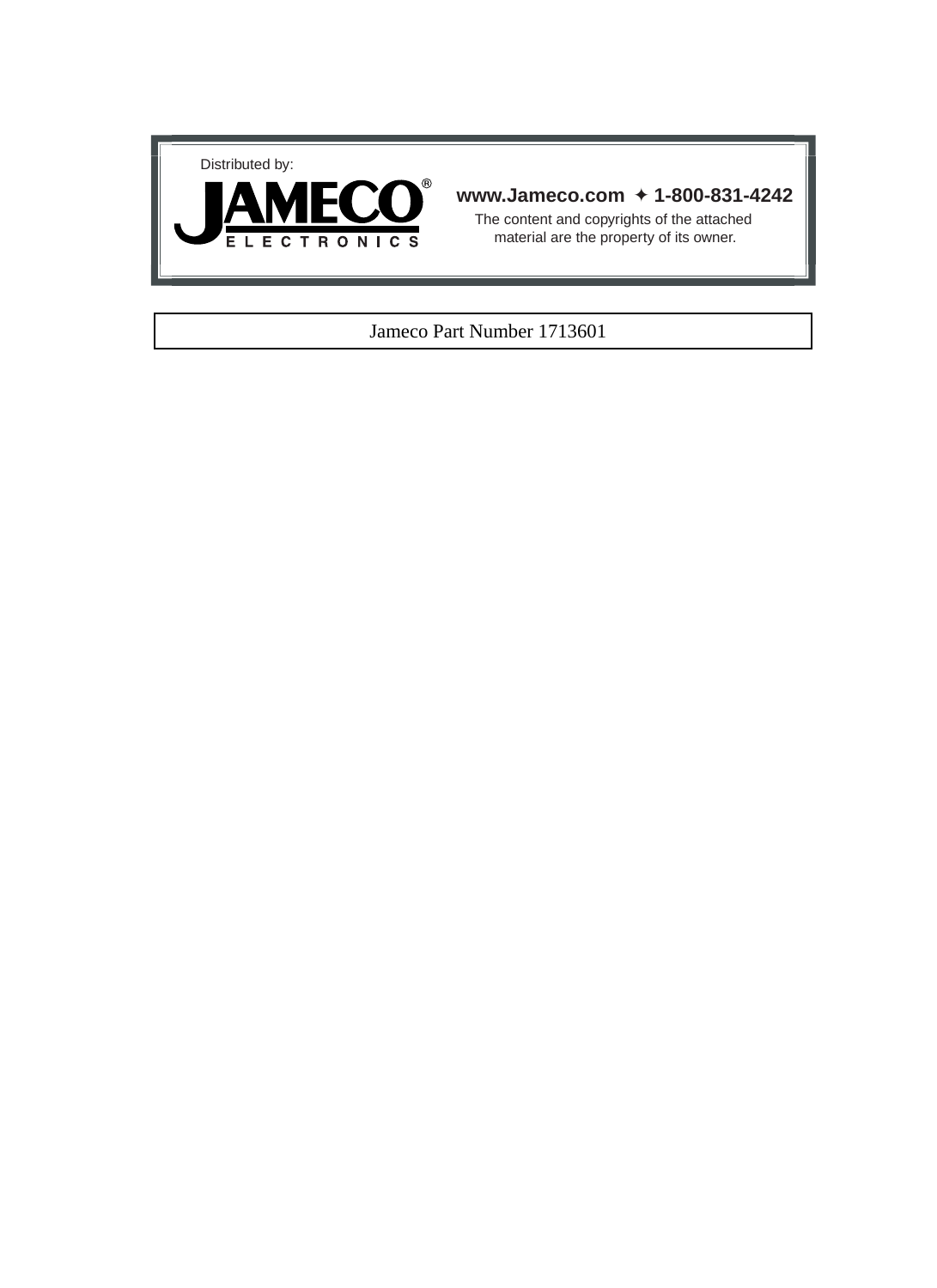

# No. 374 / TR5®



### Dimensions (mm)



### Long Leads (L=18.8mm) Short Leads (L=4.3mm)

## Limits for Pre-arcing Time

| <b>Rated Current</b> | 2.0 x $I_{N}$ |
|----------------------|---------------|
| 50 mA  10.00 A       | < 60 s        |

# UL 248-14, 250 V, T

### lead free

Time-Current Characteristic Time Lag (T)

Standard UL 248-14 CSA C22.2 No. 248.14

Approvals UL Listed CSA Certified

# Features

Lead free Reduced PCB space requirements Direct solderable or plug-in versions Internationally approved Low internal resistance Shocksafe casing Vibration resistant Hologen free

# Specifications

#### Packaging

000: Tape/Ammopack (1,000 pcs.) 041: Short Leads - Bulk (1,000 pcs.)

**Materials**<br>Base/Cap: Brown Thermoplastic Polyamide PA 6.6, UL 94 V0 Round Pins: Copper, Sn plated

Operating Temperature -40 ºC to +85 ºC (consider de-rating)

Climatic Category -40 ºC/+85 ºC/21 days (EN 60068-1,-2-1,-2-2,-78)

Stock Conditions: +10 ºC to +60 ºC relative humidity  $\leq$  75 % yearly average, without dew, maximum value for 30 days-95 %

### Vibration Resistance

24 cycles at 15 min. each (EN 60068-2-6) 10 - 60 Hz at 0.75mm amplitude 60 - 2000 Hz at 10 g acceleration

Lead Pull Strength 10 N (EN 60068-2-21)

Solderability 260 ºC, ≤ 3 s (Wave) 350 °C,  $\leq$  3 s (Solder iron)

Soldering Heat Resistance 260 ºC, 10 s (IEC 60068-2-20)

Marking

(w), 374, 250 V, T, Current Rating, Approvals Unit Weight

0.77 g (approx.)





| Permissible continuous operating current is $\leq$ 70 % at ambient temperature of 23 °C (73.4 °F).                                                                                                                                           |                                                                                                                                                                                              |                                                                                                                                                                                              |                                                       |                                                                                                                                                                  |                                                                                                                                                                                   |                                                                                                                                                                                    |                                            |  |
|----------------------------------------------------------------------------------------------------------------------------------------------------------------------------------------------------------------------------------------------|----------------------------------------------------------------------------------------------------------------------------------------------------------------------------------------------|----------------------------------------------------------------------------------------------------------------------------------------------------------------------------------------------|-------------------------------------------------------|------------------------------------------------------------------------------------------------------------------------------------------------------------------|-----------------------------------------------------------------------------------------------------------------------------------------------------------------------------------|------------------------------------------------------------------------------------------------------------------------------------------------------------------------------------|--------------------------------------------|--|
| Rated<br>Current                                                                                                                                                                                                                             | Amp<br>Code                                                                                                                                                                                  | Voltage<br>Rating                                                                                                                                                                            | <b>Breaking</b><br>Capacity                           | 1.0 x $I_{N}(\vec{\omega})$<br>$max.$ (mV)                                                                                                                       | 1.0 x $I_{N}(\vec{\omega})$<br>$max.$ (mW)                                                                                                                                        | Voltage Drop Power Dissipation Melting Integral<br>10 x $I_{N}$ $\omega$<br>min. $(A2s)$                                                                                           | Approvals<br>cULus<br>⋖<br>င္ယ<br>$\equiv$ |  |
| 50 <sub>m</sub> A<br>63mA<br>80 <sub>m</sub> A<br>100mA<br>125mA<br>160mA<br>200mA<br>250mA<br>315mA<br>400mA<br>500mA<br>630mA<br>800mA<br>1.00A<br>1.25A<br>1.60A<br>2.00A<br>2.50A<br>3.15A<br>4.00A<br>5.00A<br>6.30A<br>8.00A<br>10.00A | 0050<br>0063<br>0080<br>0100<br>0125<br>0160<br>0200<br>0250<br>0315<br>0400<br>0500<br>0630<br>0800<br>1100<br>1125<br>1160<br>1200<br>1250<br>1315<br>1400<br>1500<br>1630<br>1800<br>2100 | 250V<br>250V<br>250V<br>250V<br>250V<br>250V<br>250V<br>250V<br>250V<br>250V<br>250V<br>250V<br>250V<br>250V<br>250V<br>250V<br>250V<br>250V<br>250V<br>250V<br>250V<br>250V<br>250V<br>250V | 50 A / 250 V AC<br>$50-60$ Hz<br>$\cos \varphi = 1.0$ | 900<br>800<br>700<br>600<br>550<br>480<br>390<br>350<br>300<br>250<br>220<br>210<br>160<br>155<br>145<br>130<br>125<br>120<br>110<br>100<br>95<br>90<br>80<br>90 | $\substack{45 \\ 50}$<br>55<br>60<br>70<br>80<br>80<br>$\frac{90}{95}$<br>100<br>110<br>135<br>130<br>155<br>185<br>210<br>250<br>300<br>350<br>400<br>475<br>570<br>1000<br>1250 | 0.0056<br>0.009<br>0.014<br>0.025<br>0.044<br>0.058<br>0.1<br>0.17<br>0.26<br>0.32<br>0.6<br>0.75<br>0.98<br>2.1<br>3.2<br>4.5<br>7.5<br>14<br>22<br>36<br>59<br>110<br>150<br>280 |                                            |  |

1Conducting path cross-section minimum ≥ 0.2mm²

Note: 1.00 means the number one with two decimal places. 1,000 means the number one thousand.

| Order       | Qty. | Order- | <b>Series</b> | Amp Code | Packaging | Specifications are subject<br>to change without notice |
|-------------|------|--------|---------------|----------|-----------|--------------------------------------------------------|
| Information |      | Number |               |          |           |                                                        |

**011906**

In our continuing strategy to deliver unparalleled circuit protection solutions, technical expertise and application leadership, we proudly introduce the WICKMANN Group and its products to the Littelfuse portfolio.